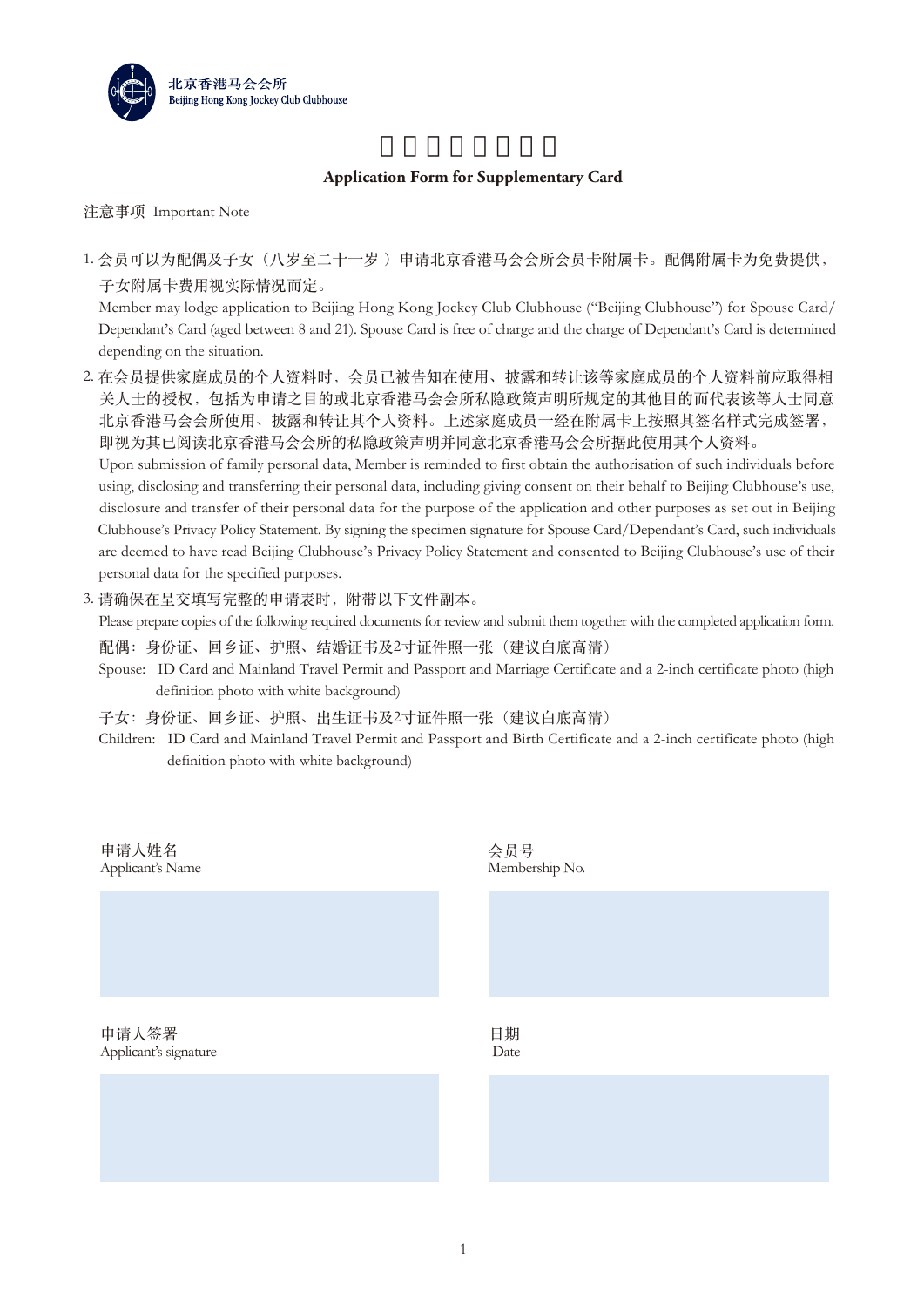

| <b>Spouse Information</b> (*为必填项 fields marked with * are mandatory to fill in)<br>称谓 Salutation<br>Miss Mr. | 口小姐 口先生 口太太 口女士口博士 口教授<br>Ms.<br>Mrs. | Doctor Professor               | □ 其他<br>Others |                      |  |  |
|--------------------------------------------------------------------------------------------------------------|---------------------------------------|--------------------------------|----------------|----------------------|--|--|
|                                                                                                              |                                       |                                |                | (请说明 Please specify) |  |  |
| *姓氏 (英文) Surname (English)                                                                                   |                                       |                                |                |                      |  |  |
| *名字 (英文) Given Name (English)                                                                                |                                       |                                |                |                      |  |  |
| *中文姓名 Chinese Full Name                                                                                      |                                       |                                |                |                      |  |  |
| *曾用名 ( 如有, 改名日期及原因 ) Former Name (if applicable, date and reason of change)                                  |                                       |                                |                |                      |  |  |
|                                                                                                              |                                       |                                |                |                      |  |  |
| 会所使用名 (若适用) Name Preferred in Clubhouse (if applicable)<br>*证件号码 (身份证/护照号码) ID No. (ID card/Passport)        |                                       |                                |                |                      |  |  |
| *签发国家 Issuing Country                                                                                        |                                       | 签发日期 Date of Issue             |                |                      |  |  |
| 有效期 Date of Expiry                                                                                           |                                       | *出生日期(日/月/年)                   |                |                      |  |  |
| <sup>★</sup> 性别 Gender □男 Male                                                                               | $\square$ 女 Female                    | Date of Birth (Day/Month/Year) |                |                      |  |  |
| *国籍 Nationality                                                                                              |                                       |                                |                |                      |  |  |
| 中国内地居住年限 Years of Residence in Mainland China                                                                |                                       |                                |                |                      |  |  |
| 任职机构名称 Name of Employment Institution                                                                        |                                       |                                |                |                      |  |  |
| 所属行业 Industry                                                                                                |                                       |                                |                |                      |  |  |

| 7217两个J 业 11100301 y    |                                          |                           |  |
|-------------------------|------------------------------------------|---------------------------|--|
| 业务简述 Nature of Business |                                          |                           |  |
| 职位 Position             |                                          | 任职年限 Length of Employment |  |
|                         | 任职机构地址 Address of Employment Institution |                           |  |
| 邮政编码 Postal Code        |                                          | 办公电话 Office Tel. No.      |  |
| 电邮地址 Email Address      |                                          | 手机号码 Mobile No.           |  |